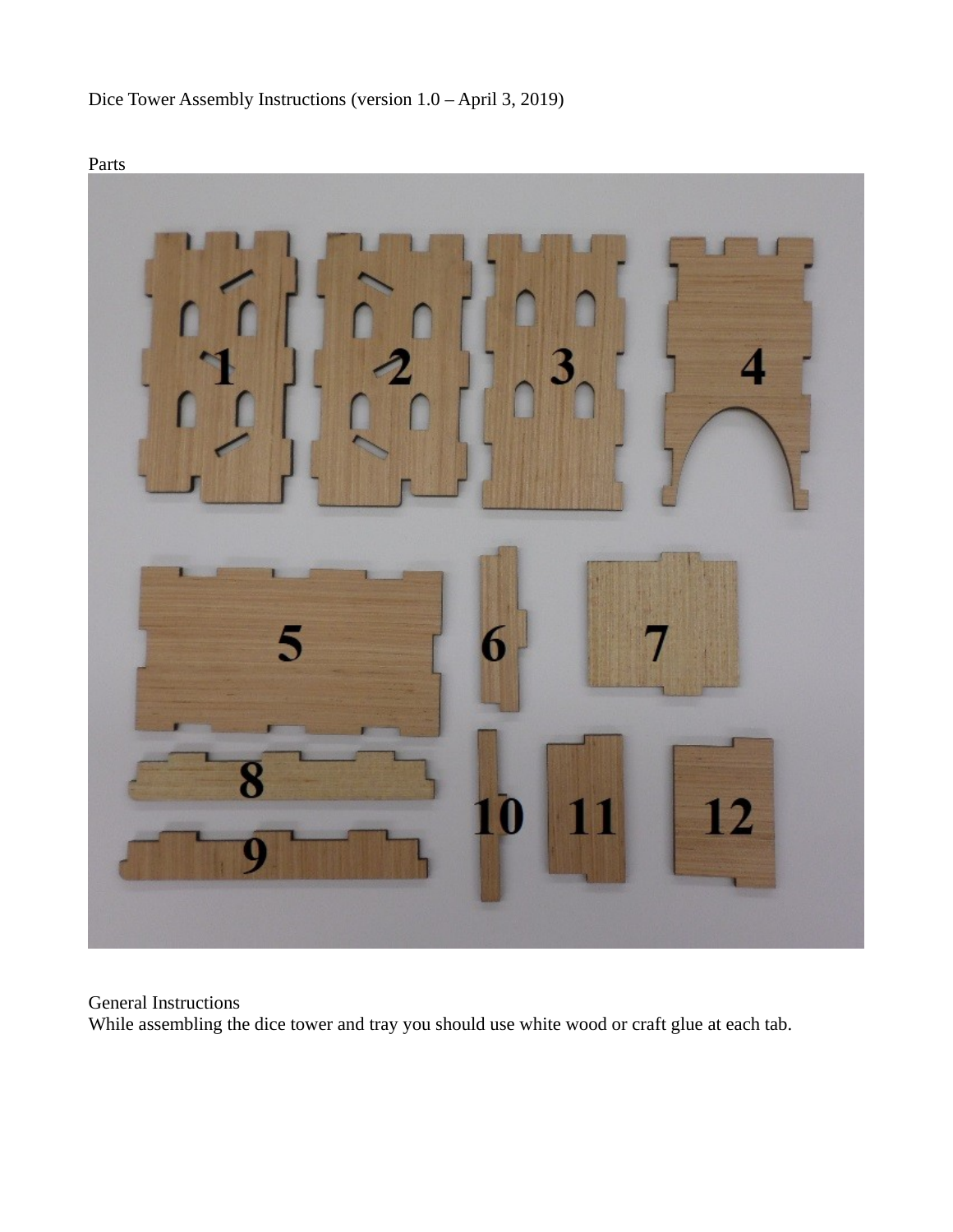Step 1 - Tower Take part 1 and insert part 11 into the top slot.

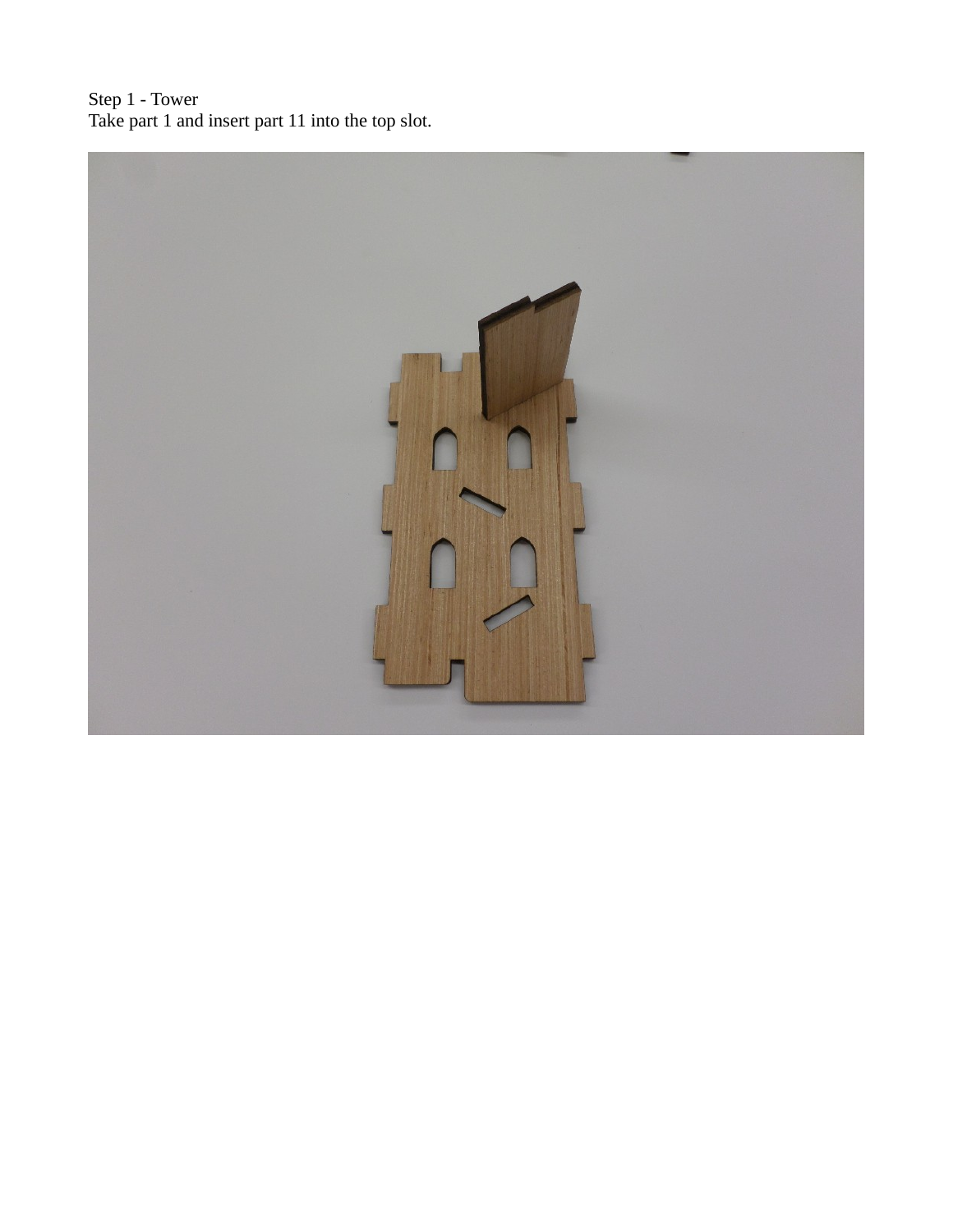Step 2 - Tower Insert part 12 into the middle slot of part 1.

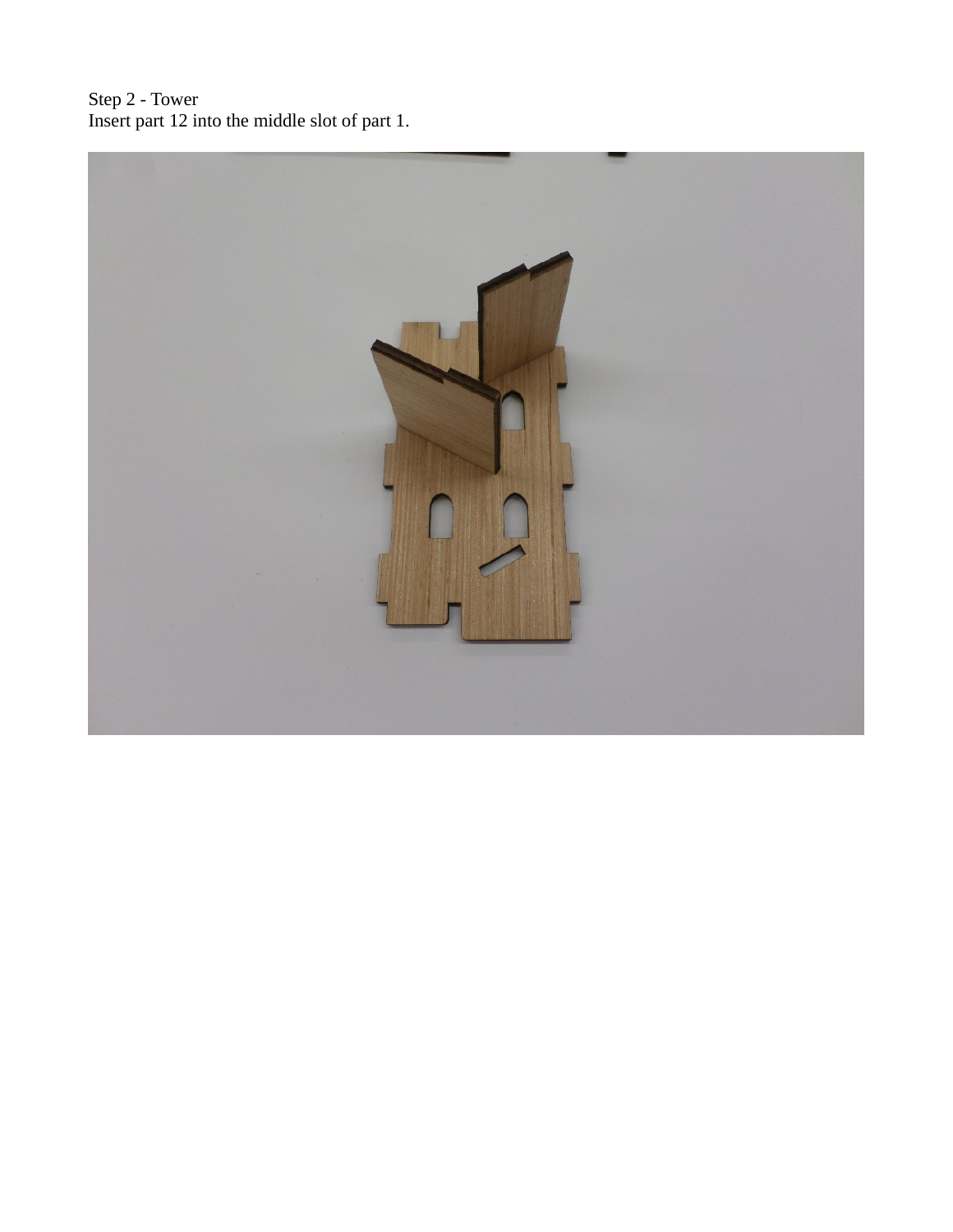## Step 3 - Tower

Insert part 7 into the bottom slot of part 1. At this point, you can glue the felt on to each platform. Be careful not to cover the tabs.

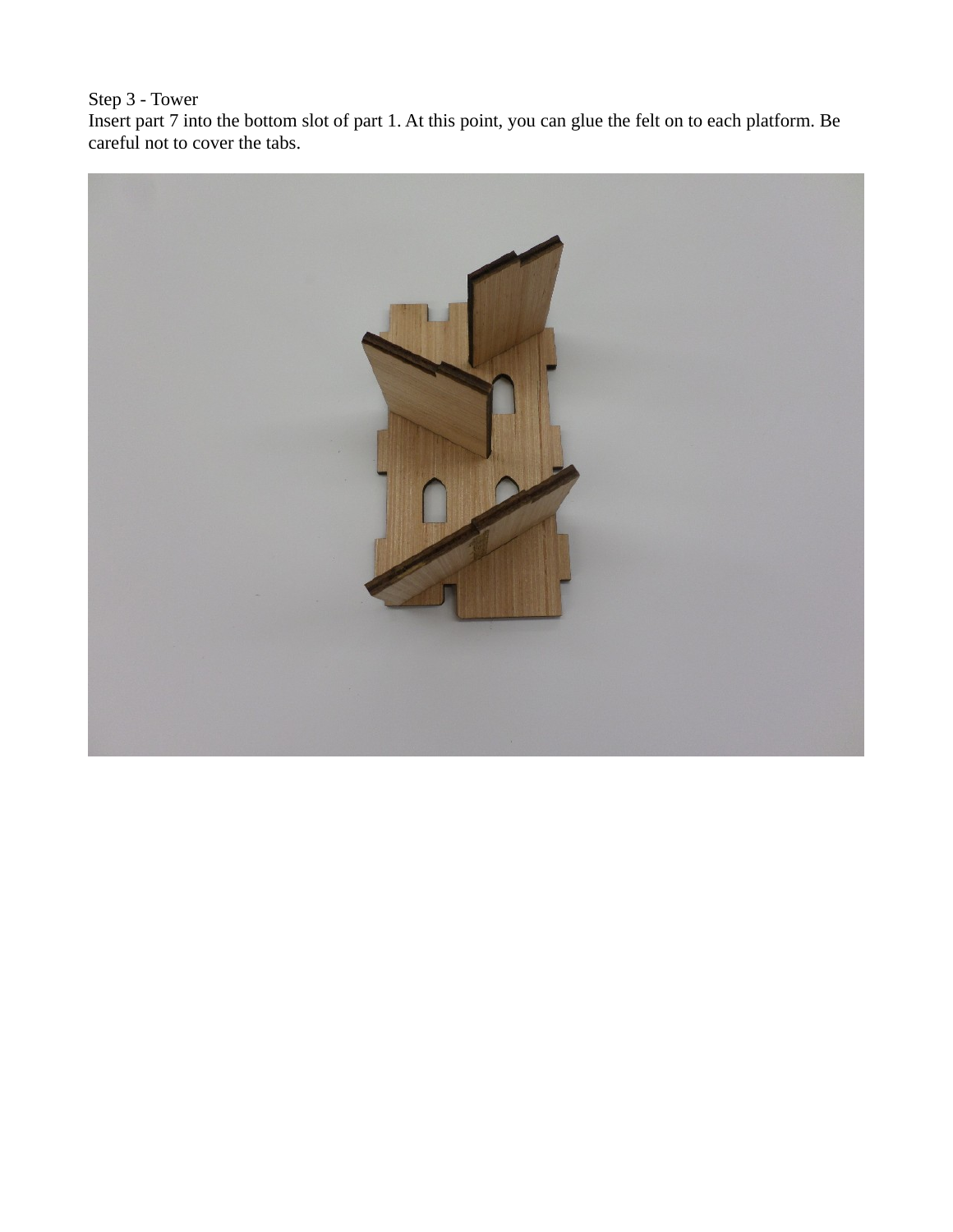## Step 4 - Tower Carefully connect part 2 to the three tabs.

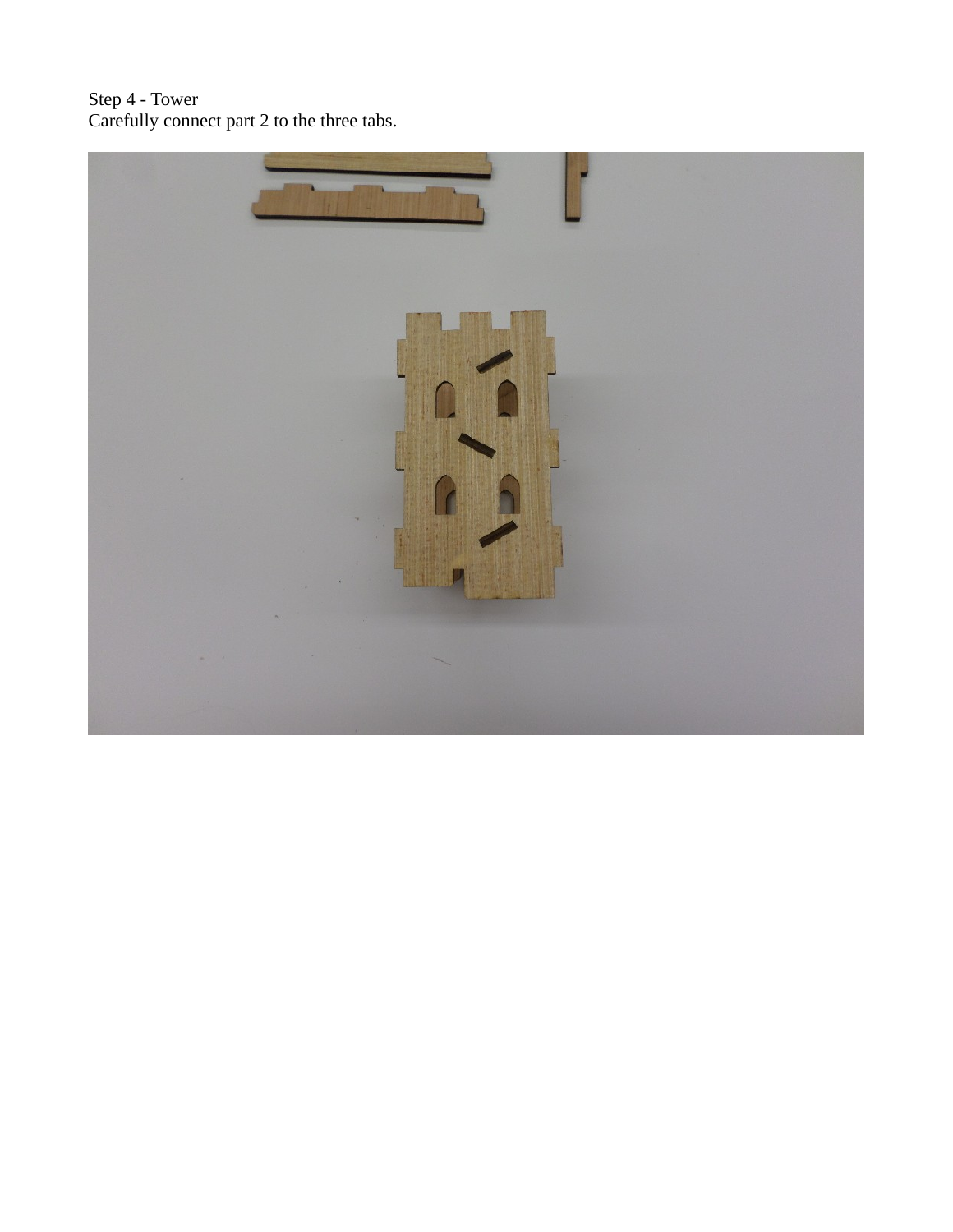Step 5 - Tower Place part 4 on the front of the tower with the opening at the bottom so the dice will roll out.

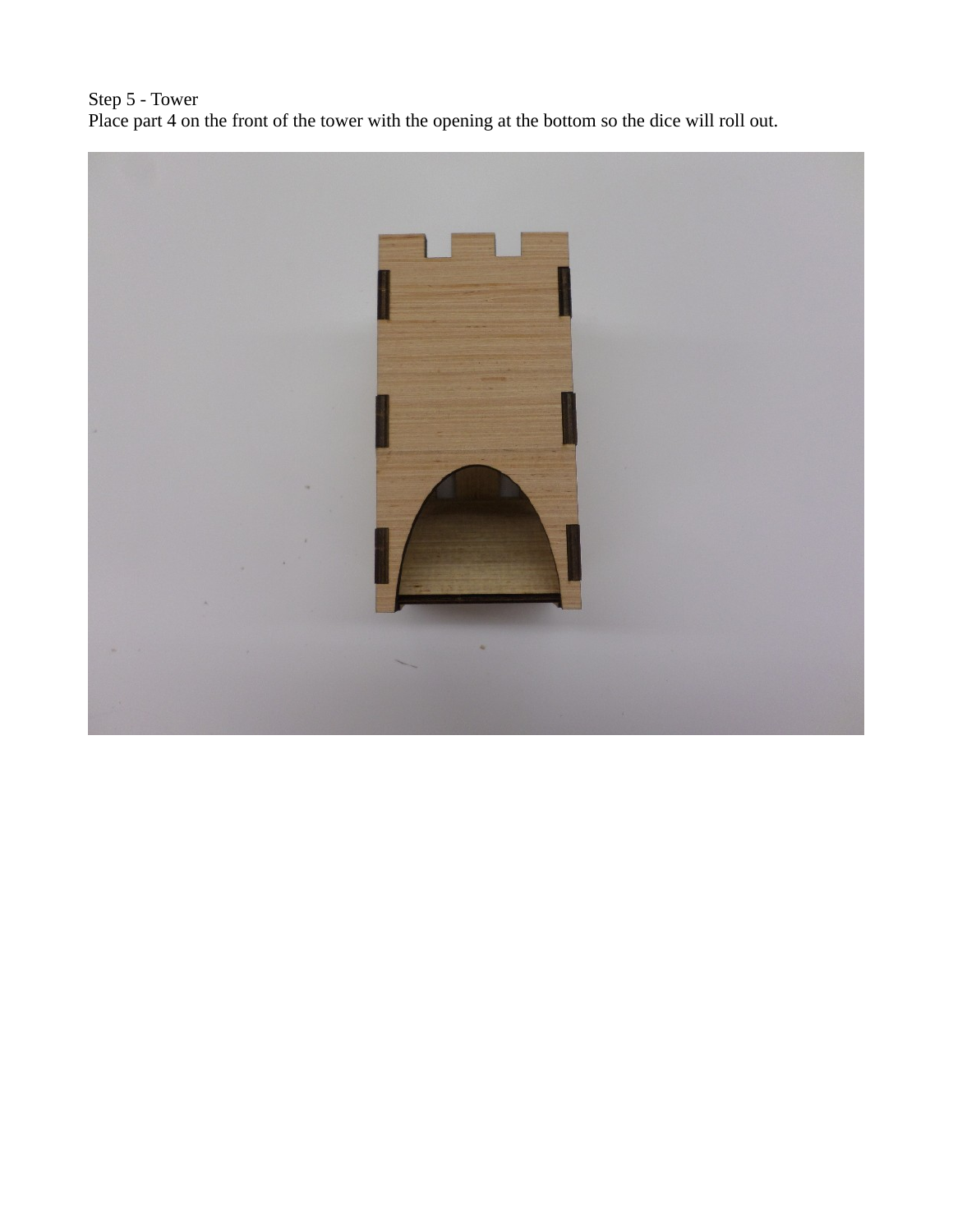Step 6 - Tower Place part 3 on the back of the tower. The tower is now assembled.

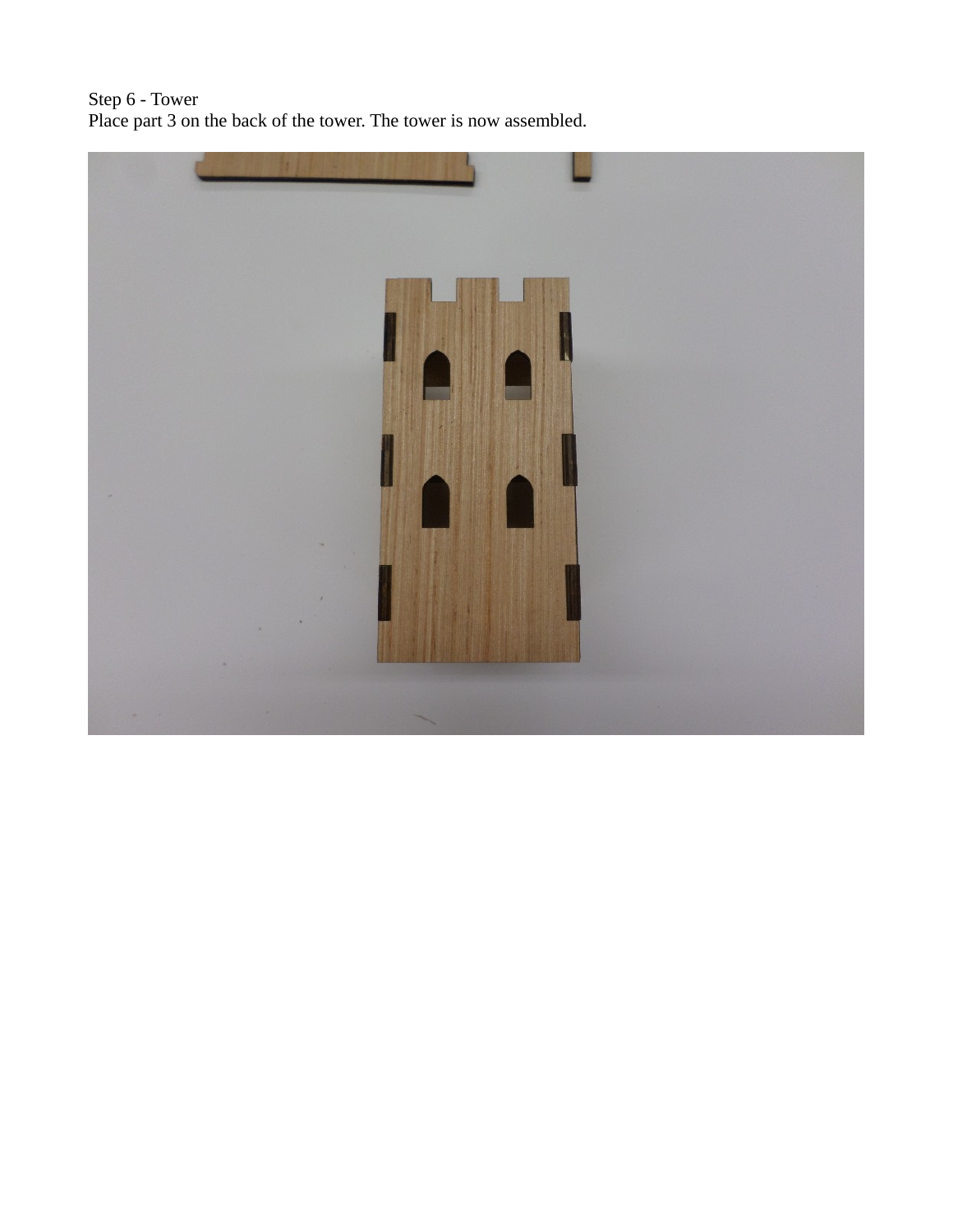Step 7 - Tray Take part 5 and connect part 8 and 9 with the rounded ends at the same end.